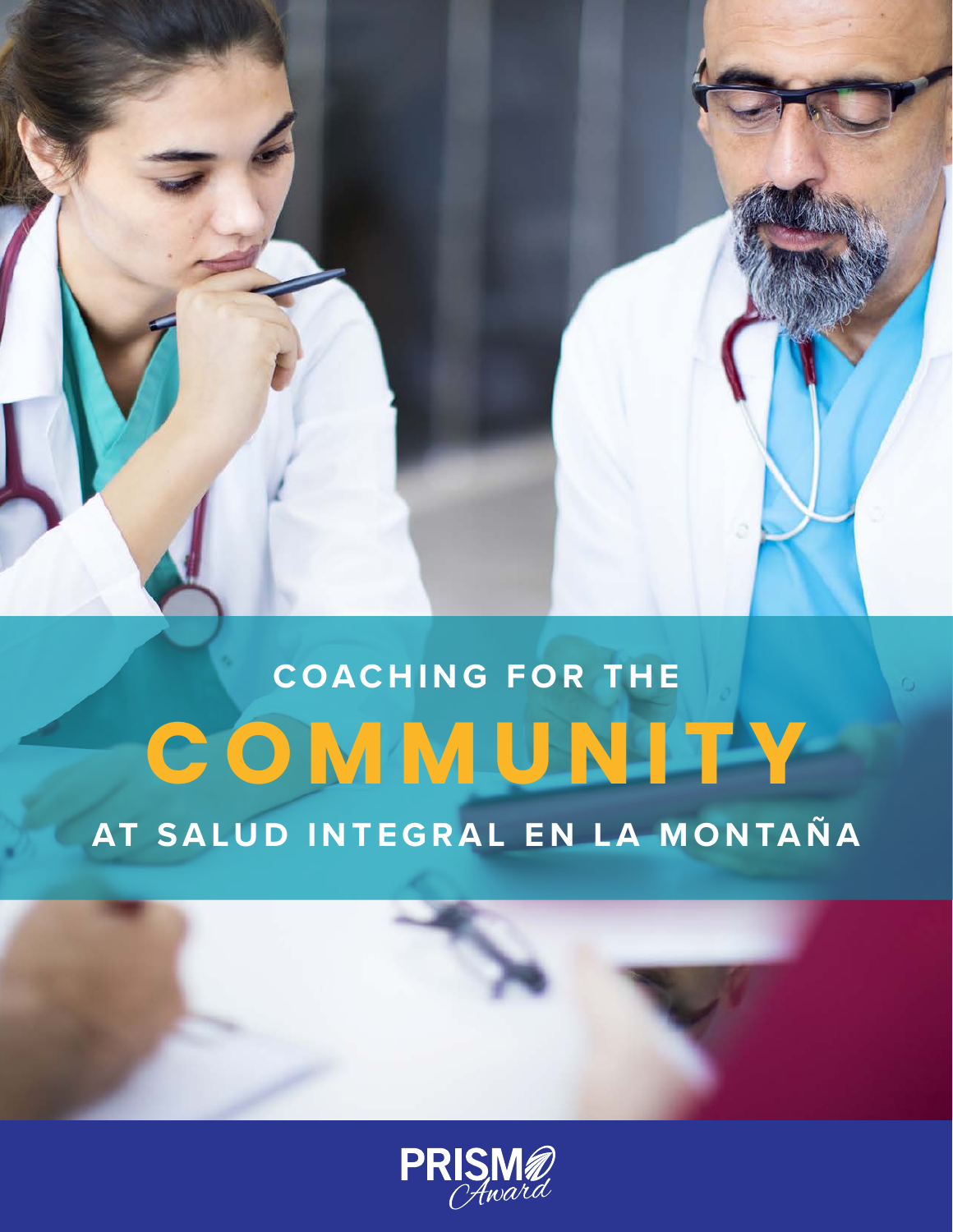

**Puerto Rico experienced a major humanitarian crisis in 2017 following Hurricane Maria, a deadly Category 5 storm that ravaged the island. Emergency responders, hospitals and health centers were put to the test when the entire population was left without power to run essential medical equipment, facilities and manage emergency communication. Salud Integral en la Montaña (SIM), a nonprofit organization of health centers serving disadvantaged residents in Puerto Rico's mountainous communities, rose to the occasion, thanks in part to a well-established coaching culture. SIM employees equipped with the necessary skills and tools to manage stress, actively listen and effectively communicate were able to optimize their ability to act as a team and serve patients** 

**— the lifeblood of SIM's mission. Even as Hurricane Maria's high winds were battering the island, SIM kept its doors open, making it the only facility that provided care throughout the region.** 

The healthcare nonprofit credits its robust coaching culture, designed two years prior, for having a monumental impact on employee resilience during a time of rapid mobilization. Fifteen-hour days were not uncommon during this period. Coaching empowered all employees to understand what it means to not just help each other, but to support the community in a time of great need.

The International Coaching Federation (ICF) celebrated Salud Integral's steadfast commitment to weaving a coaching approach into employee development and client services by awarding the organization an honorable mention in the 2019 ICF International Prism Award program. The Prism Award honors organizations that have achieved the highest standard

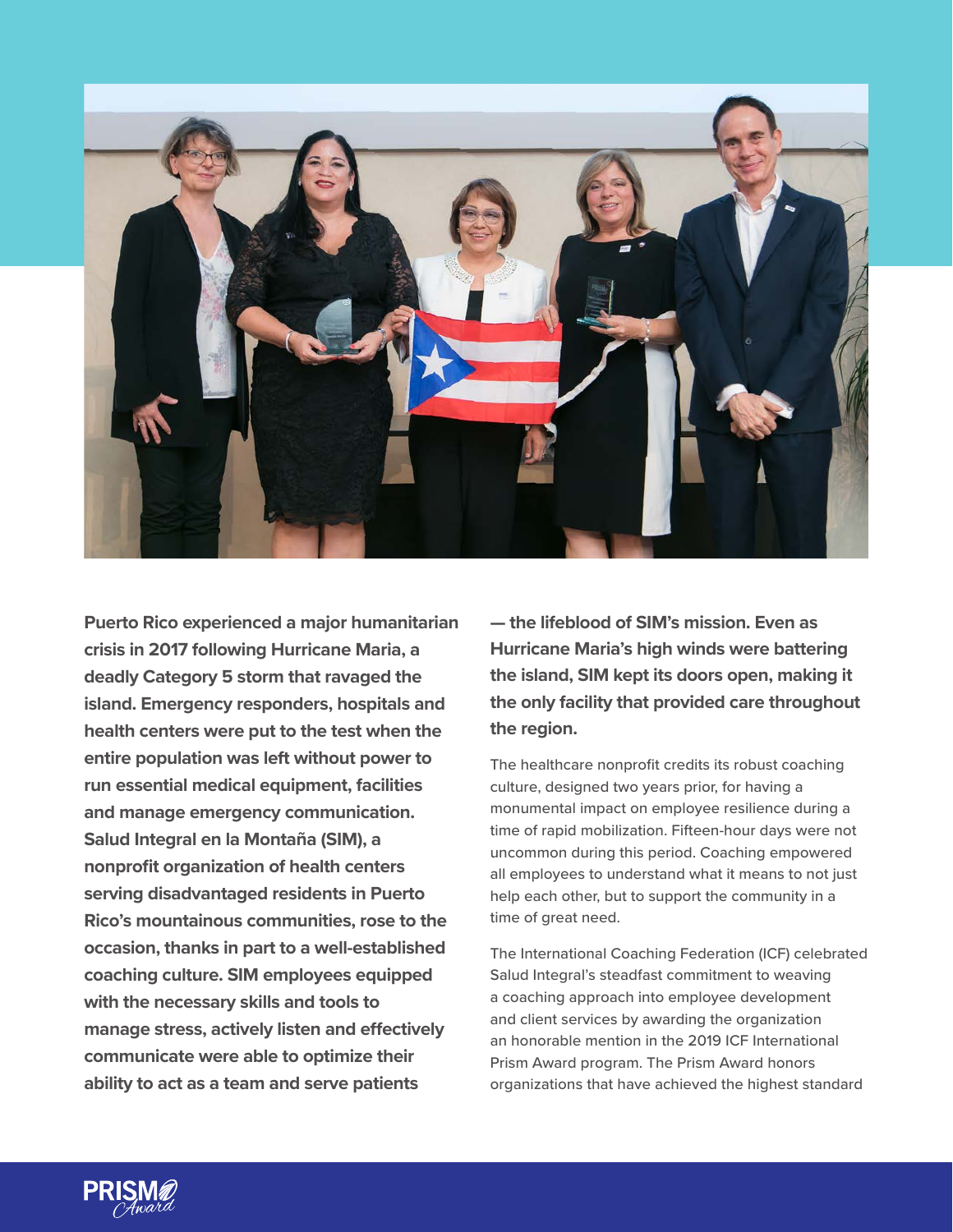of excellence in coaching programs that yield discernible and measurable positive impacts, meet rigorous professional standards, achieve key strategic goals, and shape organizational culture. (Learn more at **[coachfederation.org/prism-award](http://coachfederation.org/prism-award)**.)

### **A Desire For Employee Empowerment**

SIM set out to accomplish all that and more when, in 2015, it launched an effort to transform its organizational culture. The organization wanted, first and foremost, to empower employees with the necessary tools to provide high quality service to patients. SIM's leadership and board of directors recognized that coaching would be valuable in effecting this change. The next year, SIM created an internal coaching program and aligned it with organizational goals articulated in a three-year strategic plan to measure the impact of coaching and its return on expectations. Goals included optimizing the potential for professional growth and building leadership bench strength.

SIM began by partnering with an ICF-credentialed coach. Since the program launched, a total of 36 internal coaches have been trained, enabling the organization to maximize the benefits of coaching across the organization. The original goal was for coaches to work with one-third of SIM's employees. By creating an additional coaching program for teams, SIM made it possible for coaching to positively impact virtually the entire organization. SIM now offers coaching to all employees as a way to improve individual and team performance, accelerate leadership development, and increase employee well-being. The organization constantly promotes this benefit through conferences, testimonial videos, and brochures.

"SIM is a great example of integrating a coaching culture in a corporate environment to elevate its mission of service," says Nydia Hernandez, PCC, SIM's Prism Award nominating coach. "So many entities benefit from this. The company, the employees and most importantly, the patients they serve."

## **ROE: A Measurable Impact**

To measure the impact for both the individual and team coaching programs, employees and teams establish and measure specific desired changes before and after their

# **"SIM is a great example of integrating a coaching culture in a corporate environment to elevate its mission of service."**

*Nydia Hernandez, PCC SIM's Prism Award Nominating Coach*

coaching partnership—a return on expectations (ROE). One of the top outcomes that SIM noticed across the organization was an increase in patient productivity and satisfaction. Employees went from working with 32,000 patients in 2016, when the coaching program was established, to 55,000 patients in 2018. During this time, patient satisfaction increased to nearly 100 percent.

SIM also conducts an annual organizational survey to measure satisfaction. In 2018, employees identified motivation, sense of belonging and excellent work environment as its three top strengths. Employees were happier, more empowered and more engaged within the organization. Meetings are more effective as employees become better able to manage their time.

### **A Personalized Approach To Growth**

SIM's coaching program is now a preferred professional development modality for employees and managers who view this benefit as more inclusive and focused than other development opportunities, such as motivational conferences or leadership classes. Team members who once passively participated in educational activities are now motivated to take a more active role in training new employees and groups. Additionally, more than 95 percent of employees surveyed identified SIM's organizational culture as "great."

Buy-in from the top levels of management was critical for SIM to weave coaching within the organizational culture. In addition to the three dozen internal coaches, nearly a dozen past and current SIM leaders have also become ICF-credentialed organizational executive coaches.

"We have been very happy with coaching to get both a return on investment and return on expectations